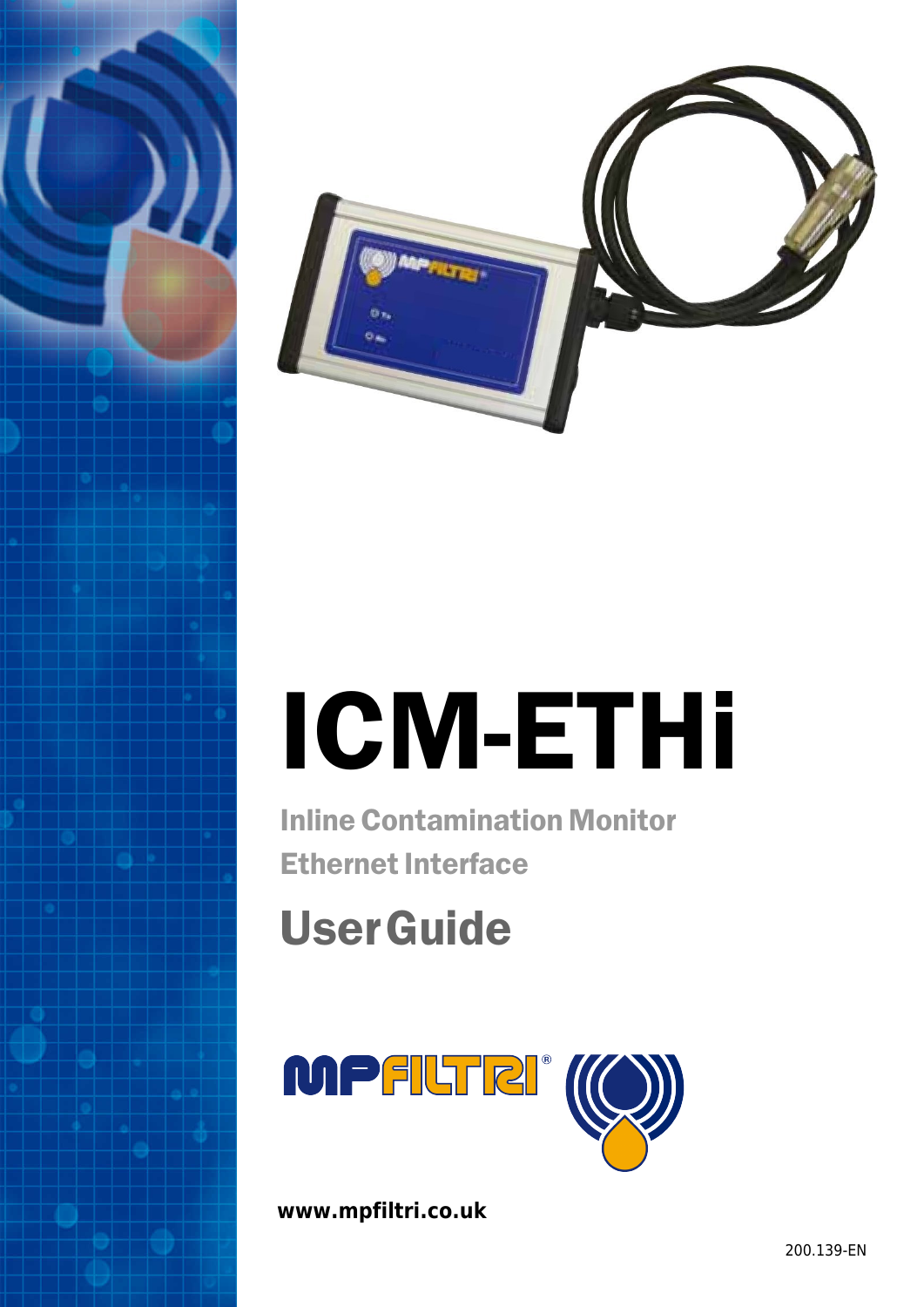### **1 Introduction**

The ICM-ETHi provides a convenient solution for connecting the ICM to an ethernet network. It plugs in directly to the ICM using a pre-wired connector. It can be used with Lantronix software for network configuration.

The following functions are provided:

- Ethernet to RS485 adaptor using Lantronix drivers.
- DC input socket for ICM power.
- Pre-wired ICM connector on 3m flying lead.
- ICM signals brought out to user-accessible terminal block. This allows external alarms, PLCs or a start button to be easily connected.
- LED Indicators indicating Transmit (Tx) and Receive (Rx) data.



**Figure 1**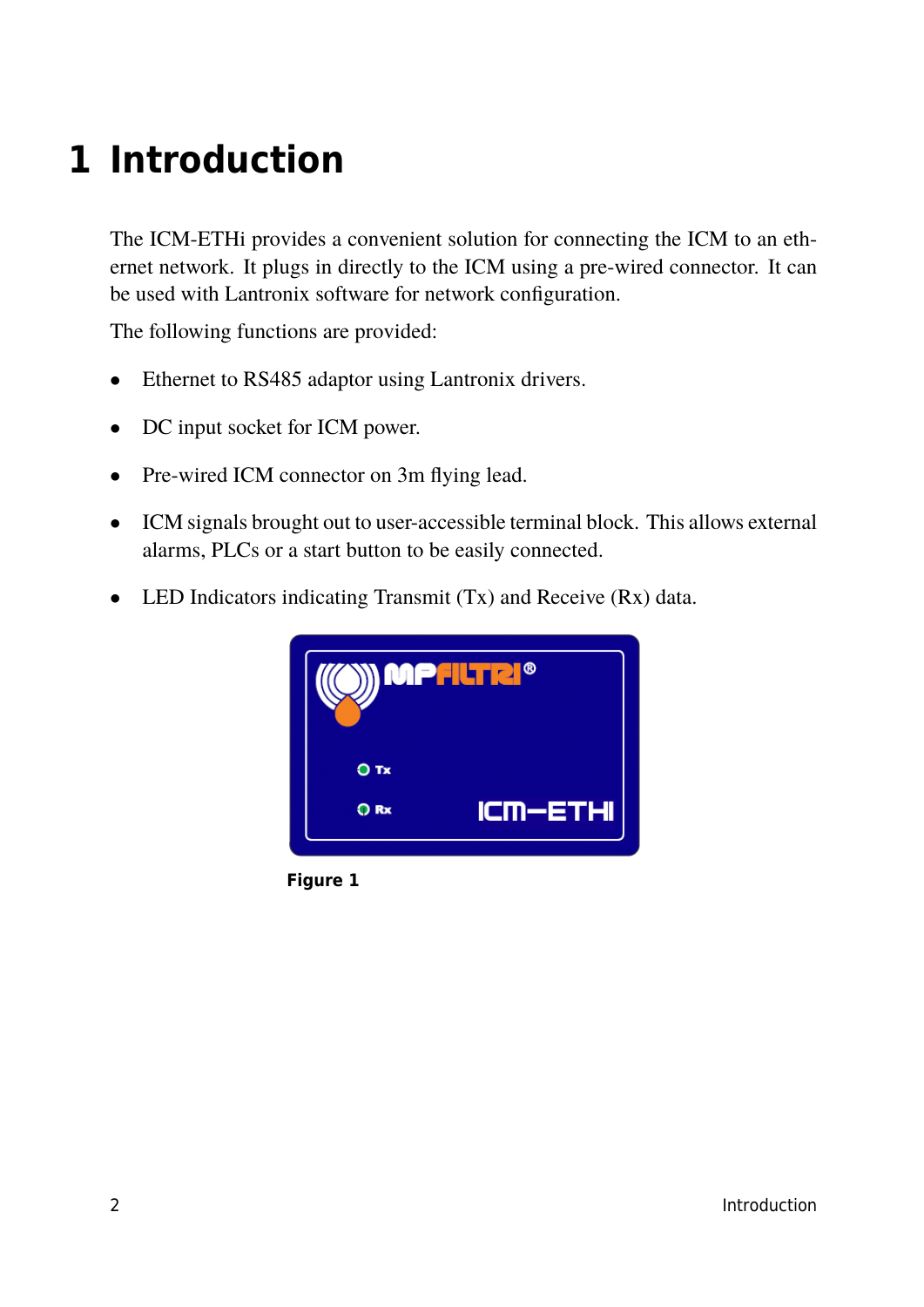### **2 Installation**

An overview is given here for when the customer will be using our LPA-View software. This involves the following steps:

### **1 Connection**

- Connect ICM-ETHi to the ICM.
- Plug the ICM-ETHi cable into the ICM.
- Connect DC power supply, either using the DC connector provided or via the internal terminal block.
- Connect network cable between ICM-ETHi and customer network switch.
- Install the Device Installer software from the Software CD or from the following web address: http://ltxfaq.custhelp.com/app/answers/detail/a\_id/644
- Navigate to the Device Installer via Program menu Follow menu instructions.
- Identify and record the LAN address used by the device, e.g. 81.187.19.55
- Access the Internet explorer (enter the LAN address in the navigation bar, Press enter)
- Access the ''Serial Settings'' tab and configure with the following changes from the default (can ''reset to default settings'' first):

| <b>Protocol</b>     | RS485-2wire |  |  |
|---------------------|-------------|--|--|
| <b>Flow Control</b> | None        |  |  |
| <b>Baud Rate</b>    | 115200      |  |  |
| <b>Data Bits</b>    | 8           |  |  |
| <b>Parity</b>       | Even        |  |  |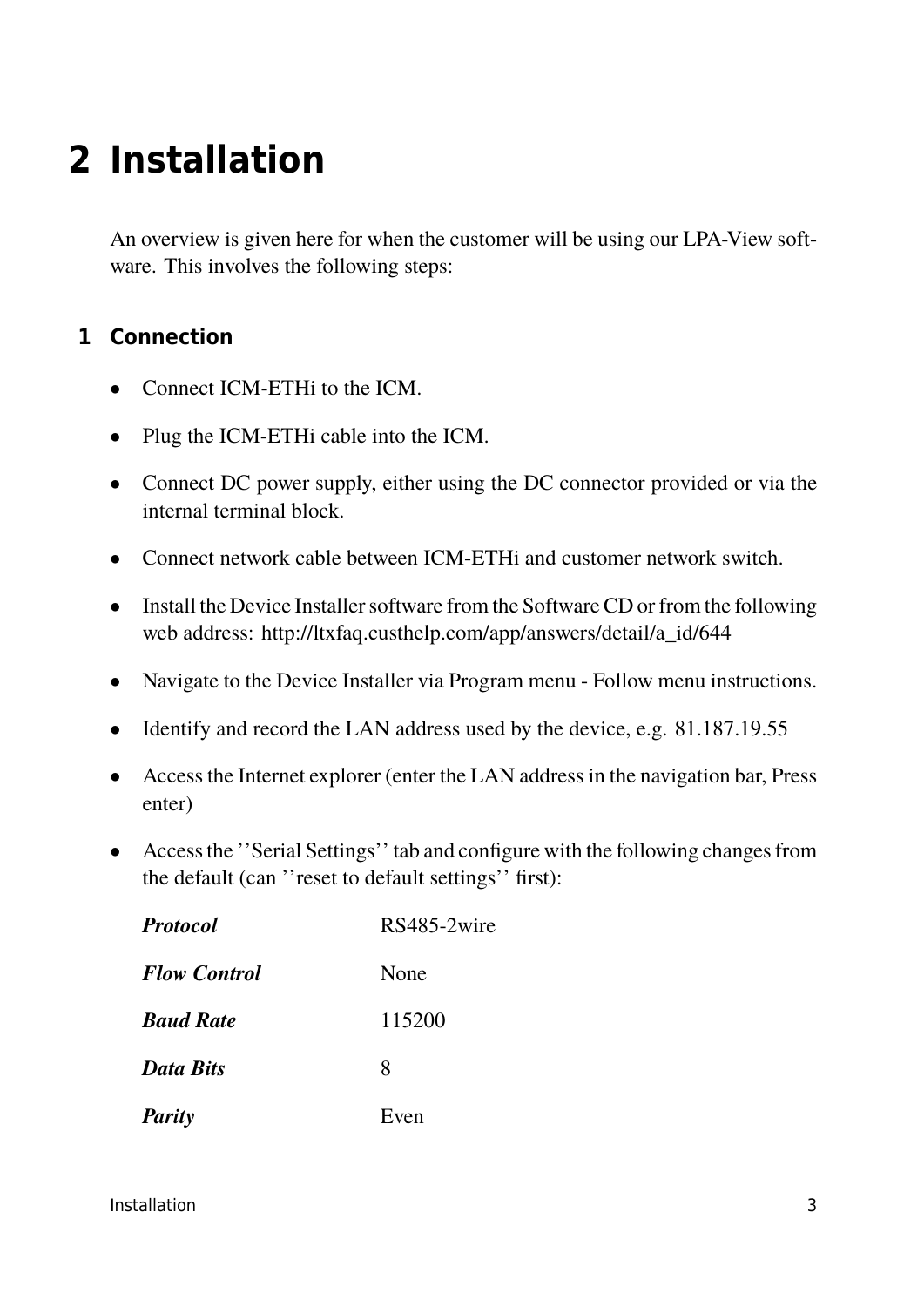#### **Stop Bits** 1

- 
- Scroll Down to the bottom of the window and click 'Ok'
- From the left hand options, click 'Apply Settings'
- Install the Com Port redirector software from the Software CD or from the following web address: http://ltxfaq.custhelp.com/app/answers/detail/a\_id/928
- Navigate to the CPR Manager via Program menu and Open
- Add a new Com Port/ Add and Remove
- Select (tick) an unused Com Port, e.g. Com 3 and click 'Ok'
- Configure the Com Port being used double click on COM port Host (use value recorded earlier e.g.81.187.19.55) TCP Port 10001
- Press the Save button menu bar save settings
- Please Note: the following message may appear:



**Figure 1**

- Click Continue Anyway on all warnings
- Access e.g. Com 3 test tab, click 'Open' to prove connection to the Ethernet adapter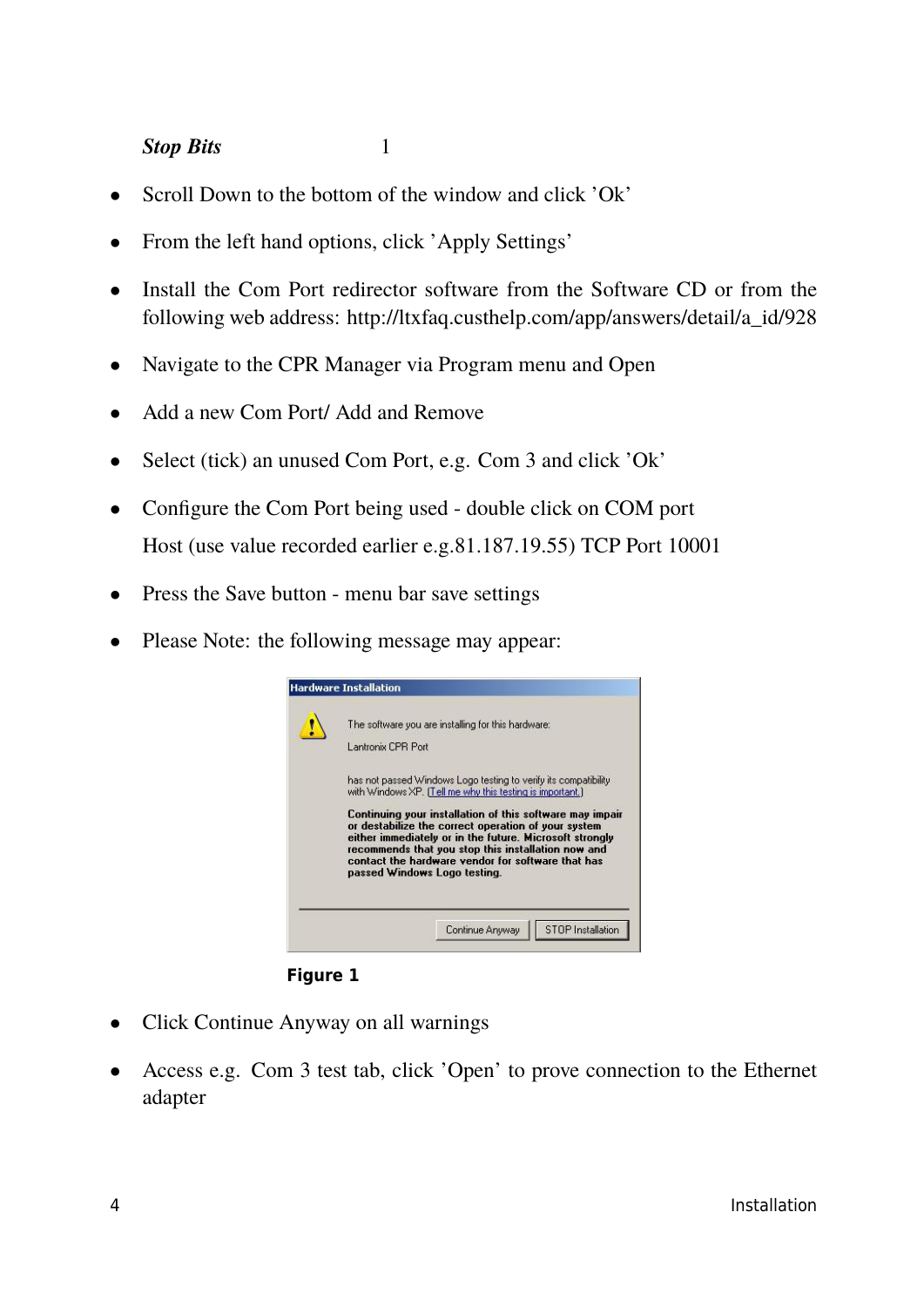- Click 'Close' and shut down CPR manager and Device installer
- The new COM port (e.g.COM 3) will now be available in LPA-View
- Install LPA-View as per the user guide.
- Open LPA-View, open remote control (7th button from left on toolbar)
- Choose relevant Com port and click 'Ok'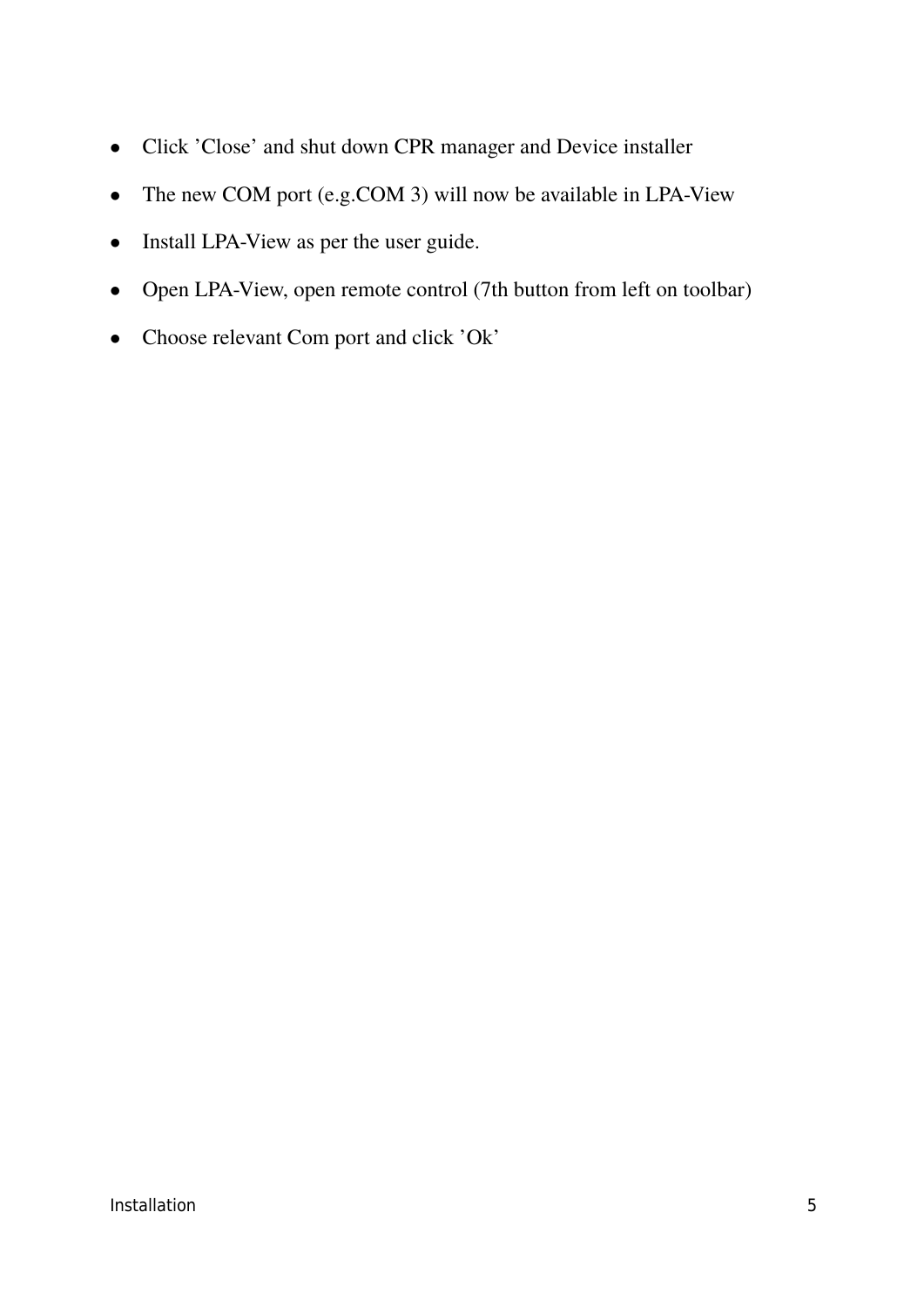### **3 Lantronix Software Installation**

We supply a version of the software on CD, or the latest version from the Lantronix web site can be used.

Run the CPR installer. This is a file with a name like ``setup\_cpr\_x86x64cd\_4.3.0.0''. Accept the security warning and license.



**Figure 1** The ``CPR Installer"

The software requires the Microsoft .NET Framework. If you do not have this already, the installer will first install it for you. You will then need to restart the computer and run the installer again to install the actual CPR program. Follow the installation wizard accepting the defaults. You will need to accept another security warning in order to install the Com Port driver software.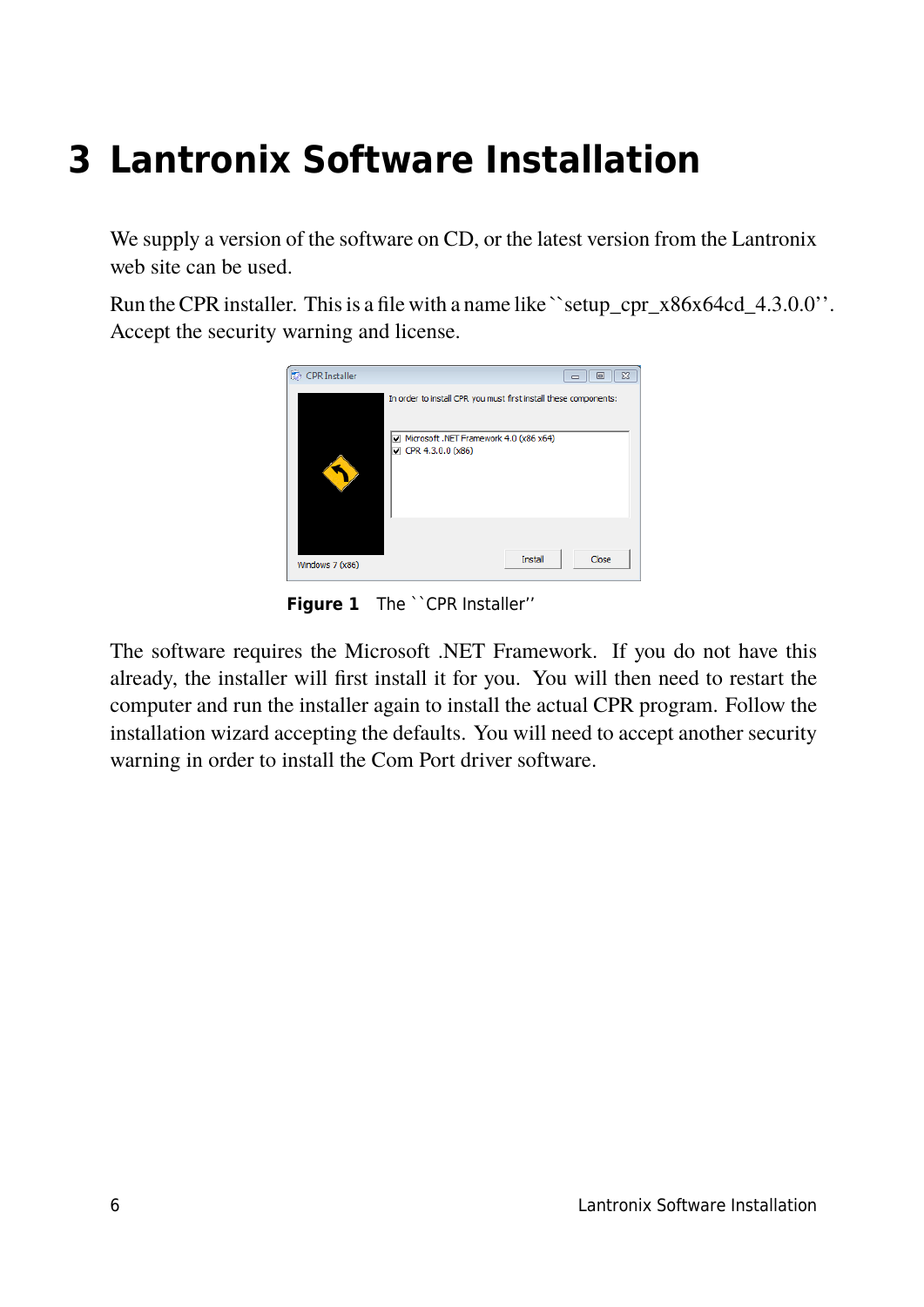### **4 Configuration**

### **IP Address**

In order to communicate on the network the ICM-ETHi requires an IP address. If you have a DHCP server on the network, this will happen automatically. Otherwise it is possible to assign one manually using the Lantronix Device Installer program (a separate free program available from the Lantronix web site).

### **Creating the Virtual Com Port**

Connect up the ICM-ETHi as described above and apply power. When the unit is connected correctly you should see a continuous green LED to the left of the RJ45 socket after it has obtained an IP address.

Run the CPR program. Once started, press the Search button to search the network for ICM-ETHi devices. Any such are displayed on the bottom line as in the example below (with an appropriate IP address for your network).

| CPR Manager 4.3.0.0                                      |          |                             |                   |                 |                   |                |                   |
|----------------------------------------------------------|----------|-----------------------------|-------------------|-----------------|-------------------|----------------|-------------------|
| File Com Port Device Tools                               |          | Help                        |                   |                 |                   |                |                   |
| Add/Remove Save a Refresh P Search For Devices C Exclude |          |                             |                   |                 |                   |                |                   |
| Hide $\bigoplus$<br>Com Ports                            |          | Com Port List General Tests |                   |                 |                   |                |                   |
| All Com Ports (                                          | Com Port |                             | <b>IP Address</b> | <b>TCP Port</b> | Com Status        | Network Status |                   |
|                                                          |          |                             |                   |                 |                   |                |                   |
| m.<br>$\leftarrow$<br>k                                  | ∢        |                             | m.                |                 |                   |                | Þ                 |
| <b>Device List</b>                                       |          |                             |                   |                 |                   |                | Collapse V        |
| <b>IP</b> Address                                        | # Ports  | <b>TCP Port</b>             | Product           | ID              | <b>HW Address</b> |                | Network Interface |
| $\leq$ 210.0.2.2                                         |          | 10001                       | XPort-03/04       | X5              | 00:20:4A:BF:38:88 |                | 10.0.2.15         |
| $\blacktriangleleft$<br>m.                               |          |                             |                   |                 |                   |                |                   |
|                                                          |          |                             |                   |                 |                   |                | ă                 |

**Figure 1** Searching the Network

Once the device is found, a COM port can be created to enable it to be accessed from LPA-View. Click the Add/Remove button to display the Com Ports dialogue ([Figure 2](#page-7-0)).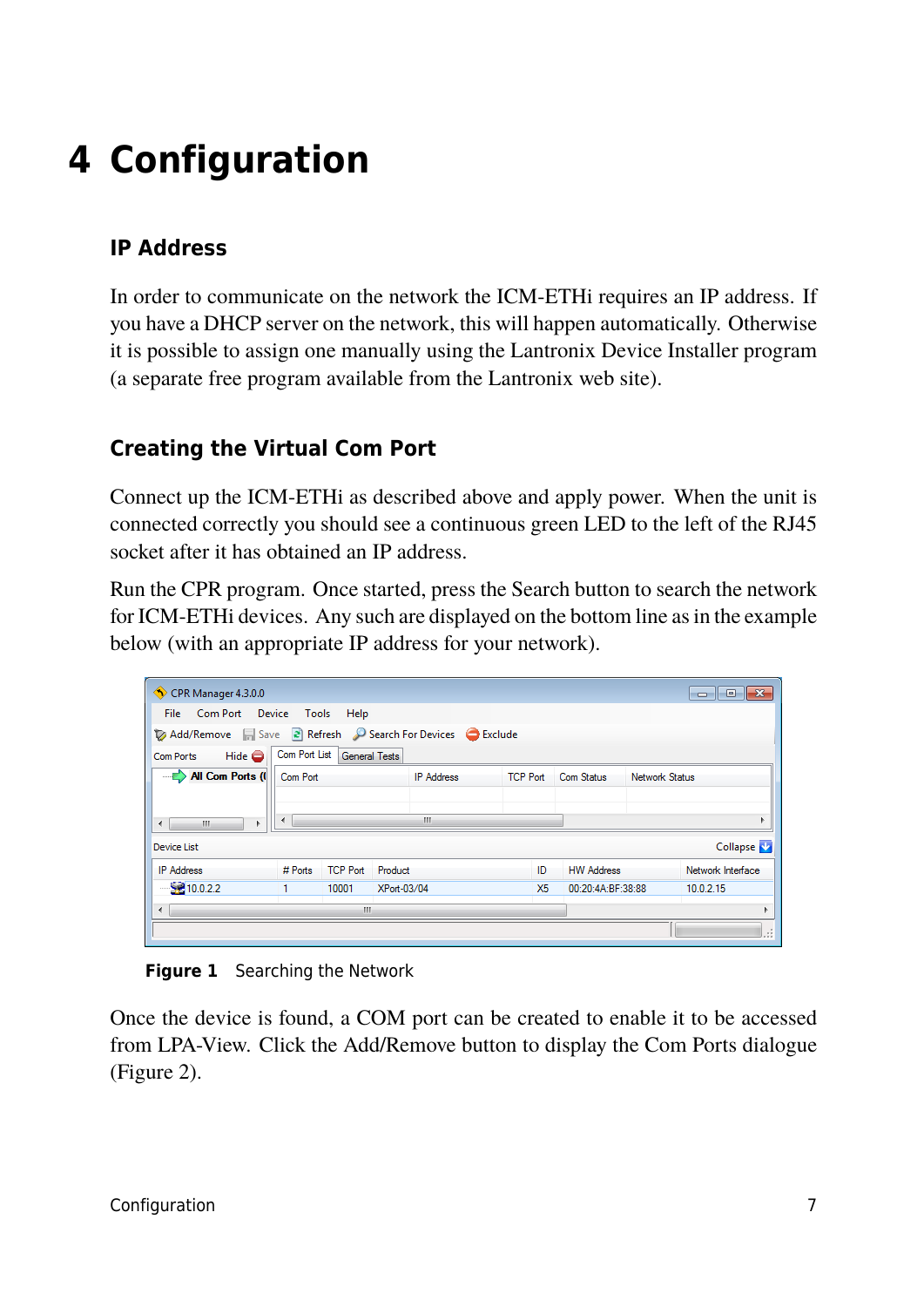<span id="page-7-0"></span>

| <b>Com Ports</b>        |                        |                         |                        |              |                    |               |
|-------------------------|------------------------|-------------------------|------------------------|--------------|--------------------|---------------|
| $\triangledown$<br>Com1 | Com <sub>21</sub><br>m | m<br>Com41              | m<br>Com <sub>61</sub> | Com81<br>m   | Com101<br>г        | Com121<br>г   |
| Com <sub>2</sub><br>F   | Com <sub>22</sub>      | Com42<br>IF             | Com62                  | Com82        | Com102             | Com122        |
| г<br>Com <sub>3</sub>   | Com <sub>23</sub>      | г<br>Com <sub>43</sub>  | Com63<br>F             | Com83        | Com103<br>г        | <b>Com123</b> |
| Com <sub>4</sub>        | Com <sub>24</sub>      | Com44<br>F              | Com <sub>64</sub>      | Com84        | Com104             | Com124        |
| F<br>Com <sub>5</sub>   | Com <sub>25</sub>      | IF<br>Com <sub>45</sub> | Com65                  | Com85        | Com105<br>Γ        | <b>Com125</b> |
| Com <sub>6</sub>        | Com26                  | Γ<br>Com46              | Com66<br>F             | Com86        | <b>Com106</b>      | <b>Com126</b> |
| Com7<br>E               | Com <sub>27</sub>      | Com47<br>IF             | Com67                  | Com87        | Com107<br>F        | <b>Com127</b> |
| F<br>Com <sub>8</sub>   | Com <sub>28</sub>      | Γ<br>Com <sub>48</sub>  | Com68                  | Com88        | <b>Com108</b>      | <b>Com128</b> |
| Com9<br>E               | Com <sub>29</sub>      | Com49<br>F              | Com69                  | Com89        | Com109             | Com129        |
| Com10                   | Com <sub>30</sub>      | Com <sub>50</sub><br>г  | Com70<br>г             | Com90        | Com110<br>г        | Com130        |
| Com11                   | Com <sub>31</sub>      | Com <sub>51</sub><br>IF | Com71                  | Com91        | Com111             | <b>Com131</b> |
| F<br>Com <sub>12</sub>  | Com <sub>32</sub>      | F<br>Com <sub>52</sub>  | F<br>Com72             | Com92        | Com112<br>F        | Com132        |
| Com13                   | Com33                  | Com53<br>г              | Com73                  | Com93        | <b>Com113</b><br>F | <b>Com133</b> |
| Com14<br>E              | Com <sub>34</sub>      | Com <sub>54</sub><br>F  | Com74<br>F             | Com94        | Com114<br>г        | <b>Com134</b> |
| Com15                   | Com35                  | Com <sub>55</sub><br>Γ  | Com75                  | Com95        | <b>Com115</b><br>г | <b>Com135</b> |
| Com16<br>E              | Com36                  | Com <sub>56</sub><br>IF | Com76                  | Com96        | Com116             | <b>Com136</b> |
| Com <sub>17</sub><br>F  | Com <sub>37</sub>      | F<br>Com <sub>57</sub>  | Com77<br>IF            | Com97        | Com117<br>F        | Com137        |
| Com <sub>18</sub>       | Com38                  | Com <sub>58</sub><br>Γ  | Com78                  | Com98        | Com118             | Com138        |
| Com <sub>19</sub><br>П  | Com39                  | IF<br>Com59             | Com79                  | Com99        | Com119<br>г        | Com139        |
| Com <sub>20</sub>       | Com40                  | Com <sub>60</sub>       | Com <sub>80</sub>      | Com100       | Com120             | Com140        |
| ∢                       |                        | Ш                       |                        |              |                    | ۰             |
|                         |                        |                         |                        |              |                    |               |
|                         |                        |                         |                        |              |                    |               |
| ок                      | Cancel                 |                         | Check (Range)          | ÷<br>1<br>to | 256<br>÷           |               |
| Select All              | Select None            |                         | Uncheck (Range)        | ÷<br>1<br>to | ÷<br>256           |               |
|                         |                        |                         |                        |              |                    |               |

**Figure 2** Com Ports dialogue

Click on the desired Com port number (any can be used that do not conflict with existing allocations). Press OK to close the dialogue. The new Com port will be shown in the left hand pane, with the settings in red in the right hand pane.

As a shortcut, the settings can be filled in automatically. Click on the (New) Com port shown on the left hand pane in [Figure 3.](#page-8-0) Then double-click the found device shown in the Device List at the bottom of the dialogue. Press the Save button to save the configuration.

### **Configuration Test**

Network communications can be tested using the Tests tab as in [Figure 4.](#page-8-0)

Press the Open button. If successful, the dialogue will show ``Com Status: Open''. Press Close afterwards otherwise the Com port will not be available to LPA-View.

After this configuration, the new ``COM'' port will be available to the LPA-View Test Analysis Software. Proceed to connect to the ICM as detailed in the main ICM manual.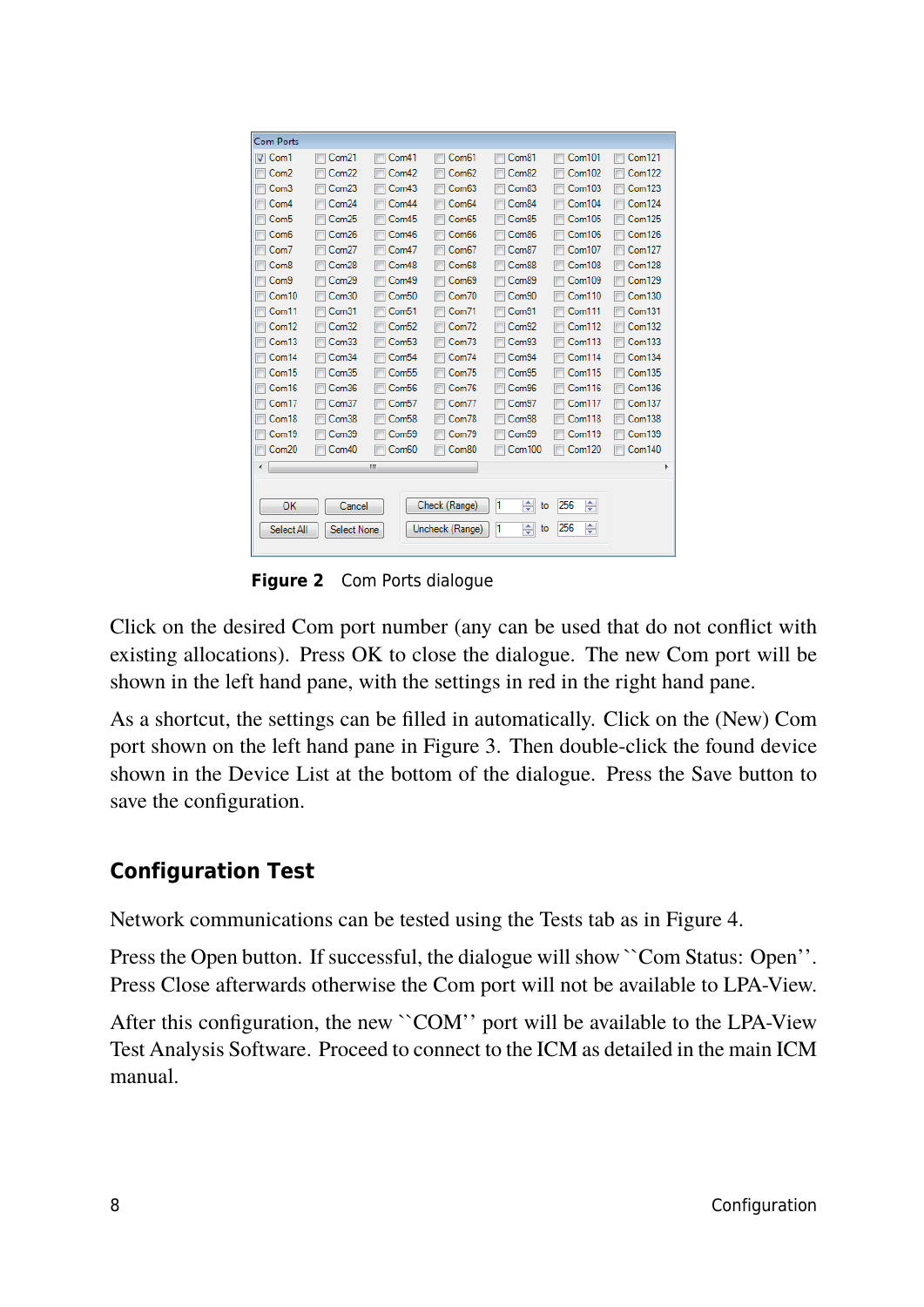<span id="page-8-0"></span>

| CPR Manager 4.3.0.0                          |                              |                                                                                               |                                |                                   | $\begin{array}{c c c c c c} \hline \multicolumn{3}{c }{\mathbf{C}} & \multicolumn{3}{c }{\mathbf{S}} & \multicolumn{3}{c }{\mathbf{S}} \end{array}$ |  |
|----------------------------------------------|------------------------------|-----------------------------------------------------------------------------------------------|--------------------------------|-----------------------------------|-----------------------------------------------------------------------------------------------------------------------------------------------------|--|
| Com Port<br>Device<br>File                   | Tools<br>Help                |                                                                                               |                                |                                   |                                                                                                                                                     |  |
| Add/Remove <b>F</b> Save                     | $\mathbb{R}$ Refresh         | Search For Devices <b>C</b> Exclude                                                           |                                |                                   |                                                                                                                                                     |  |
|                                              |                              |                                                                                               |                                |                                   |                                                                                                                                                     |  |
| Com Ports                                    | Settings<br>Hide $\bigoplus$ |                                                                                               |                                |                                   |                                                                                                                                                     |  |
| All Com Ports (1)<br>$\Box$ $\Box$ Com 1 - 1 |                              | Com 1 (New)                                                                                   |                                |                                   |                                                                                                                                                     |  |
| $\Rightarrow$ Com 1 (New)                    |                              | Window's Port Name:                                                                           |                                |                                   |                                                                                                                                                     |  |
|                                              |                              | Window's Device Name:                                                                         |                                |                                   | Com Status:<br>Closec                                                                                                                               |  |
|                                              |                              | Window's Service Name:                                                                        |                                |                                   | Network Status:<br>Discor                                                                                                                           |  |
|                                              |                              | $TCP P^*$<br>Normal - port closed after disconnect<br>Listen Mode                             |                                |                                   |                                                                                                                                                     |  |
|                                              |                              | $\frac{1}{\sqrt{2}}$<br>7200000   KeepAlive Time (msec)<br>1000<br>TCP KeepAlive<br>KeepAlive |                                |                                   |                                                                                                                                                     |  |
|                                              |                              | <b>RFC 2217</b><br>DTR (ln):<br>(TruPort)                                                     |                                | Tie DTR to DCD, DSR always active | Ξ<br>$\overline{\mathcal{M}}$                                                                                                                       |  |
|                                              | ∢                            | Service Host<br>217.169.15.184<br>1                                                           | <b>TCP Port</b><br>10001<br>m. | <b>WARNING!</b>                   | If the Host is on th<br>firewall, then UDP ports 30718.<br>added to the firewall's exclusion                                                        |  |
|                                              |                              |                                                                                               |                                |                                   |                                                                                                                                                     |  |
| <b>Device List</b>                           |                              |                                                                                               |                                |                                   | Collapse Na                                                                                                                                         |  |
| <b>IP Address</b><br># Ports                 | <b>TCP Port</b>              | Product                                                                                       | ID                             | <b>HW Address</b>                 | Network Interface                                                                                                                                   |  |
| 217.169.15.184                               | 10001                        | XPort-03/04                                                                                   | <b>X5</b>                      | 00:20:4A:BF:38:88                 | 217.169.15.180                                                                                                                                      |  |
| $\overline{a}$                               |                              | m.                                                                                            |                                |                                   | $\blacktriangleright$                                                                                                                               |  |
| Complete!                                    |                              |                                                                                               |                                |                                   | <b>Modified</b><br>ă                                                                                                                                |  |

**Figure 3** Com Port Settings

| CPR Manager 4.3.0.0                                                | $\begin{array}{c c c c c c} \hline \multicolumn{3}{c }{\mathbf{C}} & \multicolumn{3}{c }{\mathbf{S}} & \multicolumn{3}{c }{\mathbf{X}} \end{array}$ |  |  |  |
|--------------------------------------------------------------------|-----------------------------------------------------------------------------------------------------------------------------------------------------|--|--|--|
| Com Port Device<br>Tools<br><b>File</b>                            | Help                                                                                                                                                |  |  |  |
|                                                                    | Add/Remove Refresh Save Refresh Search For Devices Exclude                                                                                          |  |  |  |
| Hide $\bigoplus$<br>Com Ports                                      | Settings Com 1 Tests                                                                                                                                |  |  |  |
| All Com Ports (1)<br><b>D</b> Com 1 - 1                            | Open/Close                                                                                                                                          |  |  |  |
| $\Rightarrow$ Com 1                                                | Close<br>Help<br>Com Status:<br>Open                                                                                                                |  |  |  |
|                                                                    | Network Status: Connected to 217, 169, 15, 184: 10001<br><b>RS232</b>                                                                               |  |  |  |
|                                                                    | <------------ IN----------> <--- OUT --->                                                                                                           |  |  |  |
|                                                                    | DCD CTS DSR<br>RTS DTR<br>$\odot$<br>$\circledcirc$<br>$\odot$<br>$\circledcirc$<br>$\odot$<br>High                                                 |  |  |  |
|                                                                    | $\odot$<br>$\circledcirc$<br>$\circledcirc$<br>$\circledcirc$<br>$\circledcirc$                                                                     |  |  |  |
|                                                                    | Low<br>RTS Hi<br>DTR Hi                                                                                                                             |  |  |  |
|                                                                    | Rx Data 0                                                                                                                                           |  |  |  |
|                                                                    | RTS Lo<br>DTR <sub>Lo</sub><br>Rx EOF 0                                                                                                             |  |  |  |
|                                                                    | m.<br>$\blacktriangleleft$<br>r                                                                                                                     |  |  |  |
| Device List                                                        | Collapse <b>M</b>                                                                                                                                   |  |  |  |
| <b>IP Address</b><br># Ports                                       | <b>TCP Port Product</b><br>Network Interface<br><b>HW Address</b><br>ID                                                                             |  |  |  |
| 2217.169.15.184<br>1                                               | 00:20:4A:BF:38:88<br>XPort-03/04<br>217.169.15.180<br>10001<br>X <sub>5</sub>                                                                       |  |  |  |
| $\epsilon$<br>m.<br>þ                                              |                                                                                                                                                     |  |  |  |
| Status of Com Port 1 is Open and Connected to 217.169.15.184:10001 | <b>Open/Close Test is Running</b>                                                                                                                   |  |  |  |

**Figure 4** Testing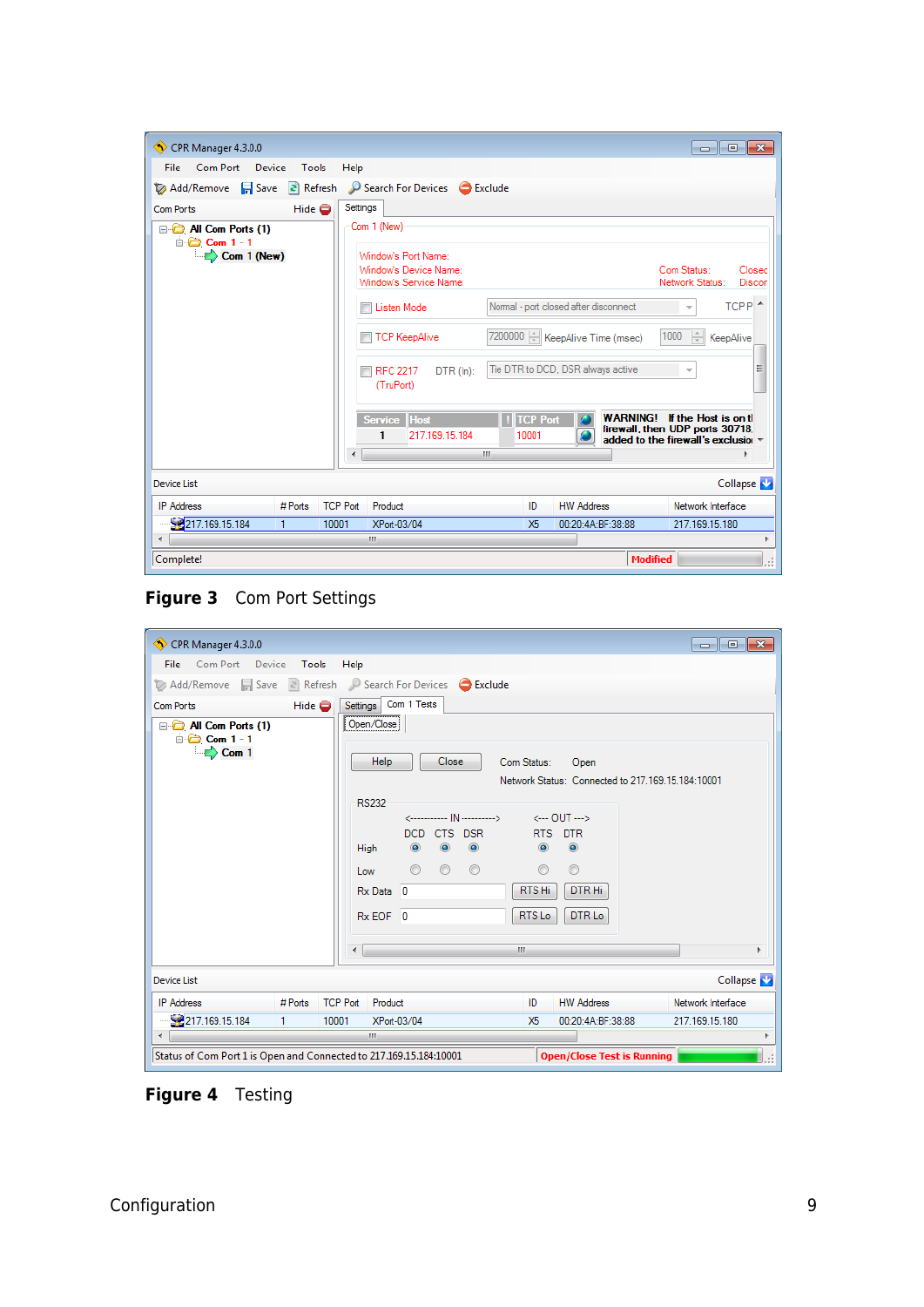### **5 Wiring Options**

The unit can be used as-is for simple PC control of an ICM.

However all the ICM signals are made available at a terminal strip within the interface, so that these can be connected to a customers equipment. These include a start signal and the two alarm outputs. Also included are the DC power input, customers may prefer to permanently connect an existing supply here rather than plugging in the provided DC adaptor. The RS485 signals (Data+, Data-) are also present - these may be connected to an existing Modbus network.

To access the terminal strip, remove the four screws holding on the right hand end-plate (the one with the ICM cable). The end-plate can then be detached and the top plate slid off. An additional cable gland (supplied) can be fitted in the spare position on the end-plate and used for customer wires. Some example arrangements are shown here, there is more information in the main ICM manual.



**Figure 1** Pre-wired ICM Cable

Figure 1 shows the standard cable wiring. This is how the standard ICM-ETHi unit is delivered.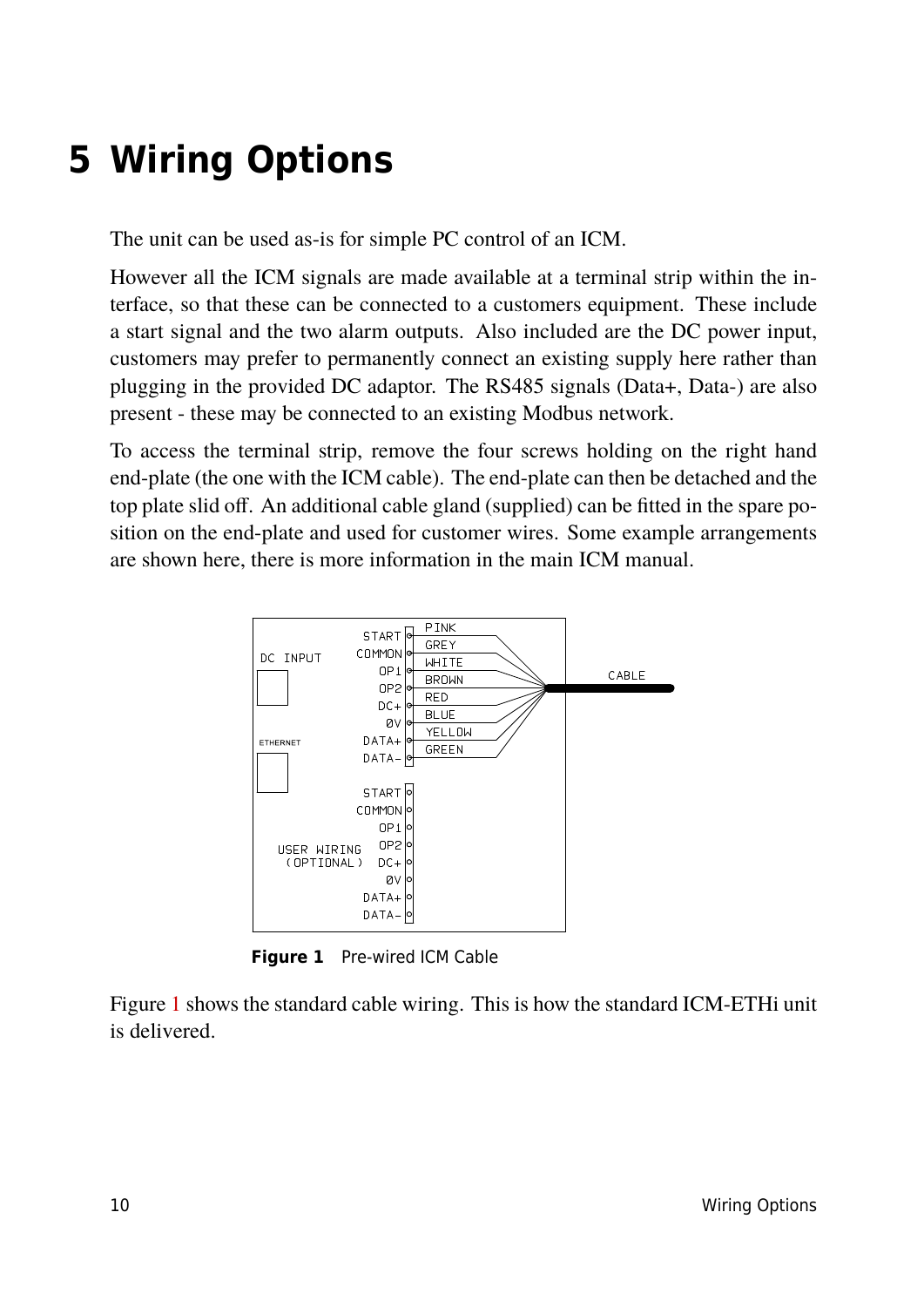<span id="page-10-0"></span>





**Figure 3** External Indicators

Figure 3 shows how to connect external indicator lamps (in case the built-in LED is not sufficient). These could also be PLC inputs.



**Figure 4** External Power Supply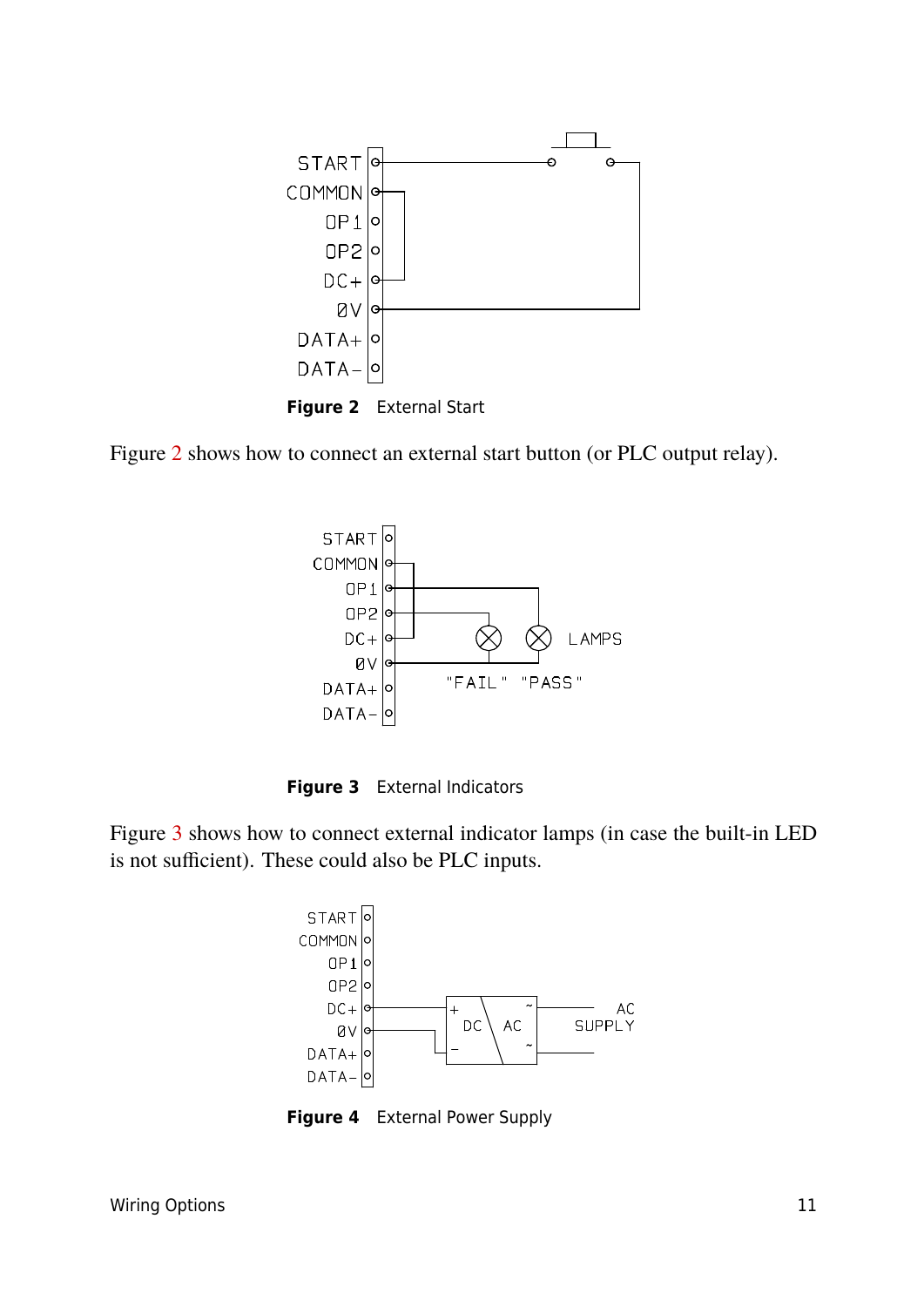Figure [4](#page-10-0) shows how to connect an external power supply. This arrangement may be preferred for permanent installations over the removable ``plug-top'' power supply that comes with the unit.



**Figure 5** Control Cable Extension

The standard cable is 3m in length. Wiring over longer distances should be done using twisted pair cabling (assuming the serial communications signals are being used). Figure 5 shows an example.